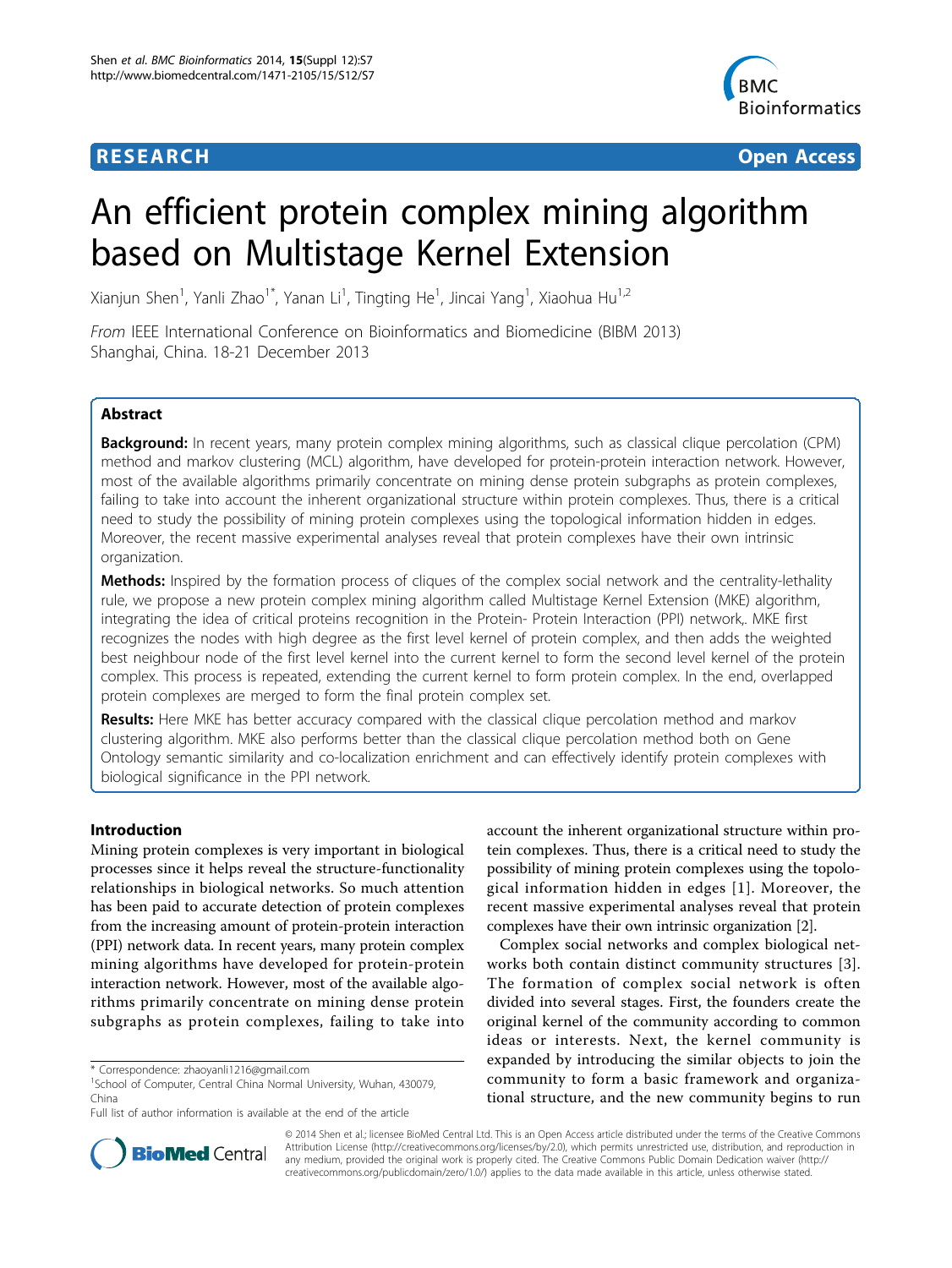effectively. Subsequently, the community gradually assimilates objects sharing common ideas or interests incessantly joining this community, then a complex network is constructed which exerts corresponding influence and function in society.

Studies show that the PPI network is such a kind of the complex network, it has the properties similar to complex networks on topological structure, namely small world property [\[4](#page-8-0)], scale-free property [[5\]](#page-8-0), and it presents remarkable modular structures [[6](#page-8-0)]. The PPI network is composed by many protein complexes (function modules or clusters), and these protein complexes are made up of some proteins working together to carry out some functions. Protein complex refers to a group of proteins that interact with each other at the same time and in the same space. The formation of the protein complexes and the PPI follow its inherent objective laws, which is a gradually developing process, not accomplished at one stroke.

Halt et al. believed that criticality is an important property of protein complexes, and experimental data shows that critical proteins always heavily concentrate in certain complexes [[7\]](#page-8-0). Some researchers combined the recognition of the critical proteins with protein complexes detection. Zotenko et al. pointed out that densely connected protein complexes with same or similar biological function are rich in critical protein nodes, and these nodes around the critical nodes have a strikingly functional similarity [[8](#page-8-0)]. Jeong et al. discovered the centrality-lethality rule which demonstrates that the deletion of proteins with more neighbouring nodes is easier to affect the topological structure of the whole network, and then produces lethal effect on the body [[9\]](#page-8-0). That is to say, the protein nodes with higher degree more tend to exhibit the criticality in biological properties and play an important role in the protein complexes.

Based on the above ideas, we propose a novel protein complex mining algorithm called MKE (Multistage Kernel Extension) based on multistage kernel extension. MKE first transforms the undirected and unweighted graph of PPI network to a directed and weighted network graph, then selects the node set composed by high-degree and closely connected nodes in PPI network as the first level kernel of the protein complex, or as the kernel nodes of the protein complex, since these nodes are prone to play a key role in the biological function of the protein complex. Next, for each adjacent node of the first level kernel of the protein complex, MKE uses the definition of the weighted best neighbour node to determine the extent of the closeness between the adjacent node and the current kernel. If the extent of the closeness is greater than the average extent of closeness of the subgraph formed by the current kernel and its neighbouring nodes, then this neighbouring node can be added into the current kernel and be

extended into the next level kernel. This process is continuously repeated; the kernel is extended stage-by-stage and finally a protein complex is constructed. Experimental results demonstrate that MKE is simple and effective, and the protein complexes identified with biological significance have a very high degree of match with reference protein complexes.

# Methods

# Constructing directed and weighted network graph

In the protein-protein interaction network, for each pair of protein nodes, it is difficult to determine whether they belong to the same protein complex just by the degree of the nodes and their connection characteristics. Since two protein nodes have their own neighbour node set in PPI network, we can get their common neighbour node set. If one pair of protein nodes has more common neighbour nodes, it indicates that they have closer connection. Thus the possibility that the two proteins belong to the same protein complex is greater, and the probability that they participate in the same cell function is larger as well. Therefore, the common neighbour node set of one pair of protein nodes acts as an important role in weighing the relationship between the pair of protein nodes.

In the PPI network, for any two protein nodes, denoted by *s* and *t*, if there is an undirected edge between them, it can be converted into directed and weighted edge. Initially, the edge between node *s* and node *t* is undirected and unweighted.

*Ns* and *Nt* represent the neighbour node set of node *s* and node *t* respectively in the PPI network, and the number of the common neighbour nodes between them is denoted by  $cn_{st}$ , defined by:

$$
cn_{st} = |N_s \cap N_t| \tag{1}
$$

 $w_{st}$  and  $w_{ts}$  are the directed and weighted edges between node *s* and node *t* after conversion treatment, which is described in (2) and (3):

$$
w_{st} = cn_{st}/d_s \tag{2}
$$

$$
w_{ts} = cn_{ts}/d_t \tag{3}
$$

Where,  $cn_{st}$  is the number of the common nodes between node *s* and node *t*, *cnts* is the number of common nodes between node *t* and node *s*. Since it is an undirected graph,  $cn_{st} = cn_{ts}$ .  $d_s$  represents the degree of node *s*, and  $d_t$ represents the degree of node *t*. After the conversion treatment, there are two directed and weighted edges between the node *s* and node *t*, as shown in Figure [1.](#page-2-0)

In the above definitions, the weights of the edges between two nodes are unequal. Assume that the degree of protein node *t* is very large, while the degree of protein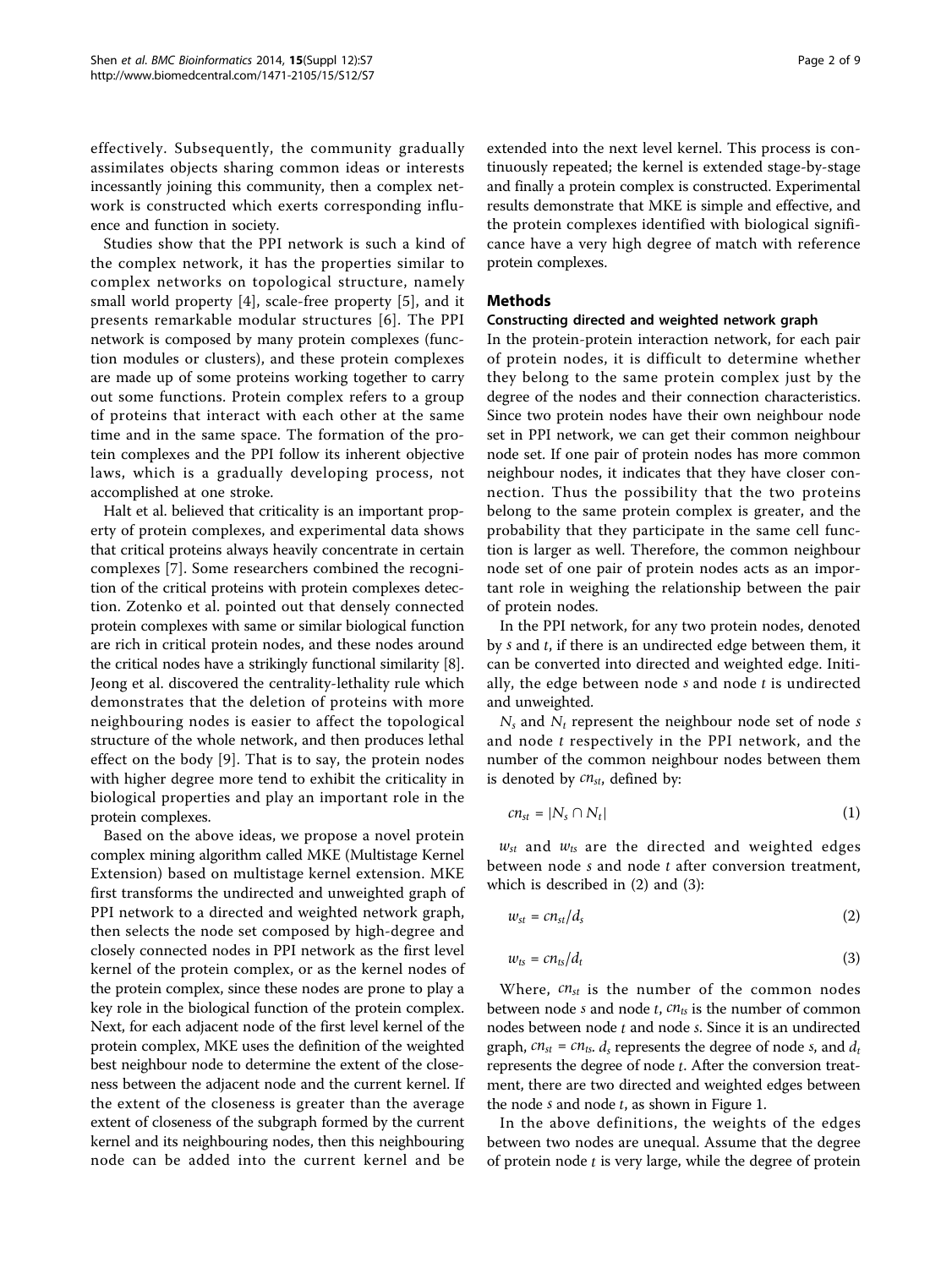<span id="page-2-0"></span>

node *s* is so small. Although they have the same number of common neighbour nodes, according to formula (2) and (3),  $w_{st} > w_{ts}$ , as shown in Figure 1. In terms of node *t*, the possibility that node *t* and node *s* belong to the same protein complex is small, but in terms of node *s*, the possibility that node *s* and node *t* belong to the same protein complex is larger. Since the correlation is asymmetric, it is necessary to use two directed and weighted edges to weigh the correlation between the nodes. However, in these known protein complex mining algorithms, most of them fail to consider this detail, but treat it in the way with an equal weight, which is obviously unreasonable.

If there are *n* nodes in the network, let  $d_{\text{max}}$  denote the biggest degree of a node in current network. For each node *v*, find its neighbour node set *S*. For any node *t* in set *S*, the number of the edges between node *t* and the other nodes in set *S* is the number of common neighbour nodes between node *v* and node *t*, and the time complexity is  $O(d_{\text{max}} \bullet d_{\text{max}})$  that discovers the common neighbours. Then the time complexity is  $O(n \cdot d_{\text{max}} \cdot d_{\text{max}})$  that converts the undirected and unweighted graph into the directed and weighted network graph.

# Defining the weighted best neighbour node

In the PPI network, for one protein node, there are always a large number of neighbour nodes around it. Since the PPI graph has been transformed into a directed and weighted graph, it is convenient to find the neighbour node.

In terms of one node  $v$ , if the directed weights between node *v* and one of its neighbour node both greater than *wave*, then we call this neighbour node the weighted best neighbour node of node *v*, denoted by *Bn*(*v*). That is to say, the weighted best neighbour node may be more than one. The relationship of node *v* and its best neighbour node  $Bn(v)$  is shown in (4):

$$
\begin{cases} w_{v,Bn(v)} \ge w_{ave} \\ w_{Bn(v),v} \ge w_{ave} \end{cases} \tag{4}
$$

Where,*wave* is a weight threshold–an average weight of a local network formed by the current subgraph and the adjacent nodes of the subgraph. Its definition is given in the back (see formula (7)). (In the initial formation stage of the protein complex, as the initial nodes are the critical nodes with high degree and more adjacent nodes, and combining the experimental tests in this paper, the *wave* is initialized to 0.8.)

In terms of a cluster, the neighbour nodes of the cluster refer to the nodes which have the direct interactions with the internal nodes of the cluster but are not in the cluster. For cluster  $c$ ,  $N_c$  is the neighbour node set of clusterc, *v*is one of the nodes in set  $N_c$ . *u*is the node within cluster*c*. *wuv*is the weight between the node *u* within cluster*c* and its neighbour node *v*. The best neighbour node of cluster*c* can be denoted by *Bn*(*c*), and *wc*,*Bn*(*c*)is the weight between cluster*c* and its best neighbour node. The relationship of cluster*c* and its best neighbour node  $Bn(c)$  is shown in (5):

$$
\begin{cases} w_{c,Bn(c)} = w_{uv} \ge w_{ave} \\ w_{Bn(c),c} = w_{vu} \ge w_{ave} \ (u \in c, v \in N_c) \end{cases} \tag{5}
$$

# Identifying the first level kernel of protein complex

In the PPI network, protein complex generally corresponds to the subgraph where proteins interact closely. The formation of protein complex is a slow procedure. Compared to other part of the protein complex, the first level kernel of the protein complex corresponds to the set of kernel nodes of the protein complex, which plays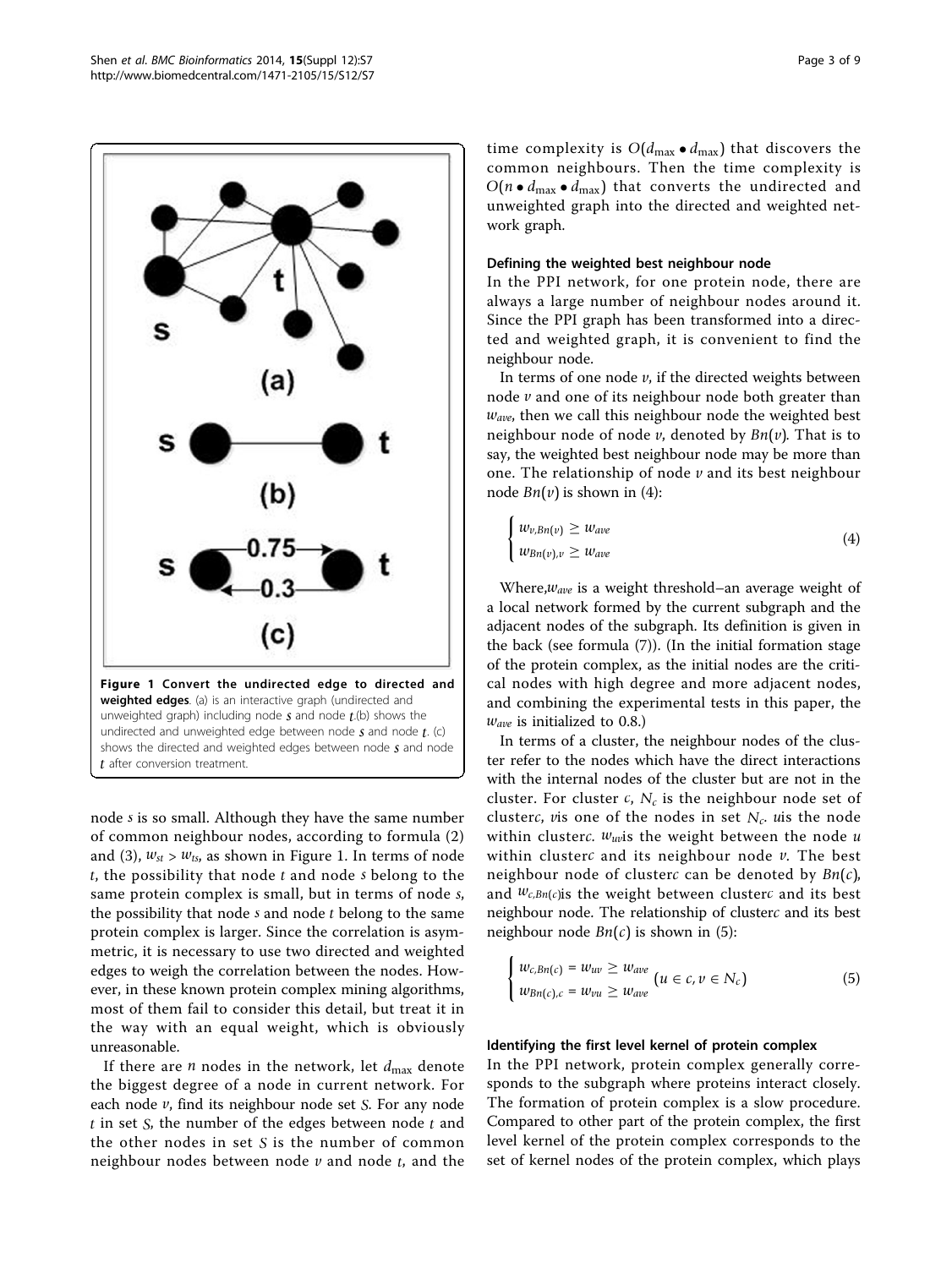an irreplaceable role in the protein complex. Since the degree of the nodes in the PPI network follows the power-law distribution, there are a few nodes with a high degree and they play an important role in the network, corresponding to the core parts of the network. Since the closely connected and high-degree nodes have no significant difference between them, they are together taken as the first level kernel of the protein complex. *P*(*k*) is the percentage that the high-degree nodes account for of all the nodes in the PPI network.

$$
P(k) = \frac{n_{d_v \ge k}}{n} \tag{6}
$$

Where *n*denotes the number of nodes in the network, *k*is the given degree threshold,  $d_v$  represents the degree of node *v*.  $n_{d_v\geq k}$  is the total number of nodes whose degrees are greater than or equal to *k* in the PPI network. According to the different sizes of the PPI network, *P*(*k*)can be tuned properly, and in this paper it is set to be 0.01, because critical nodes account for small fraction of all nodes.

According to the degree distribution of nodes in the PPI network, first, all the nodes in the network are ranked according to the degree, and nodes with degree greater than or equal to  $k$  are selected to be the initial kernel nodes of the first level kernels of protein complexes. For the protein nodes within the first level kernel of the protein complex, there are plenty of common neighbour nodes between them, otherwise there is little chance that these nodes would belong to the same protein complex. Thus for two protein nodes, node *s* and node *t*, when the directed weights between them are both greater than the given threshold value of the weight, it indicates that they closely connect with each other. Then they can be thought to belong to the same first level kernel of protein complex. [see Additional file [1](#page-8-0) for Algorithm 1–Identifying the First level Kernel(IFLK) Algorithm and for its Time Complexity Analysis].

#### Identifying the second level kernel of protein complex

For each neighbour node of the identified first level kernel, we can adopt the definition of weighted best neighbour node to analyze the extent of closeness between the current kernel and the neighbour nodes. If the extent of closeness is greater than the average extent of closeness of the subgraph formed by the current kernel and its neighbour nodes, then add this neighbour node into the current kernel to generate the next kernel, otherwise, discard it.

The first level kernel of the protein complex identified is usually the single protein node with high degree or the set of some protein nodes with high degree. Compared with the first level kernel of the protein complex, the degree of the nodes of the second level kernel is slightly small. However, like the first level kernel of the protein complex, the second level kernel of the protein complex is in the central position of the protein complex as well, so there is no substantial difference on the extent of connection closeness between the second level kernel and the first level kernel of the protein complex.

Since the second level kernel of the protein complex is in the periphery of the first level kernel, we can naturally achieve the second level kernel by extending the first level kernel of the protein complex. In the proteinprotein interaction network graph, the second level kernel of the protein complex can intuitively correspond to the network subgraph formed by the first level kernel and its adjacent nodes. Simply speaking, some special processing can be done on the adjacent network of the first level kernel of the protein complex, and then we can conveniently obtain the second level kernel of the protein complex.

Generally speaking, in the local area, if the number of exchanges between two people or the number of common friends of two people exceeds the average number of exchanges or the average number of common friends between people in the district, then the relationship between the two people can be regarded as unusual. Likewise, the protein complexes in the PPI network possess the same property and law. Therefore, the average weight of the local network is taken as the criterion to measure whether two nodes belong to the identical protein complex. In terms of the directed and weighted PPI graph  $G(V, E)$ , the average weight  $w_{ave}$  of the network can be shown as follows:

$$
w_{ave} = \frac{\sum_{s \neq t \in V} w_{st}}{|V| \times (|V| - 1)}
$$
(7)

Where, |*V*| is the number of the nodes of the network formed by the current kernel and its neighbours, *wst*is the directed weight between node *s* and node *t*. [see Additional file [1](#page-8-0) for Algorithm 2–Identifying the Second Level Kernel(ISLK) Algorithm and for its Time Complexity Analysis].

Mining protein complexes by multistage kernel extension In the PPI network, the protein complex is a striking module structure which is formed by multistage kernel extension of the kernel protein nodes. The initial stage of kernel extension of the protein complex is very important, so we have elaborated on this before. Since the kernel extension stages of the protein complex are similar and the next stages of kernel extension are similar to the second stage, it is redundant and pointless to elaborate on the next stages of kernel extension of the protein complex.

During the multistage kernel extension process, the previous extension stage is more important than the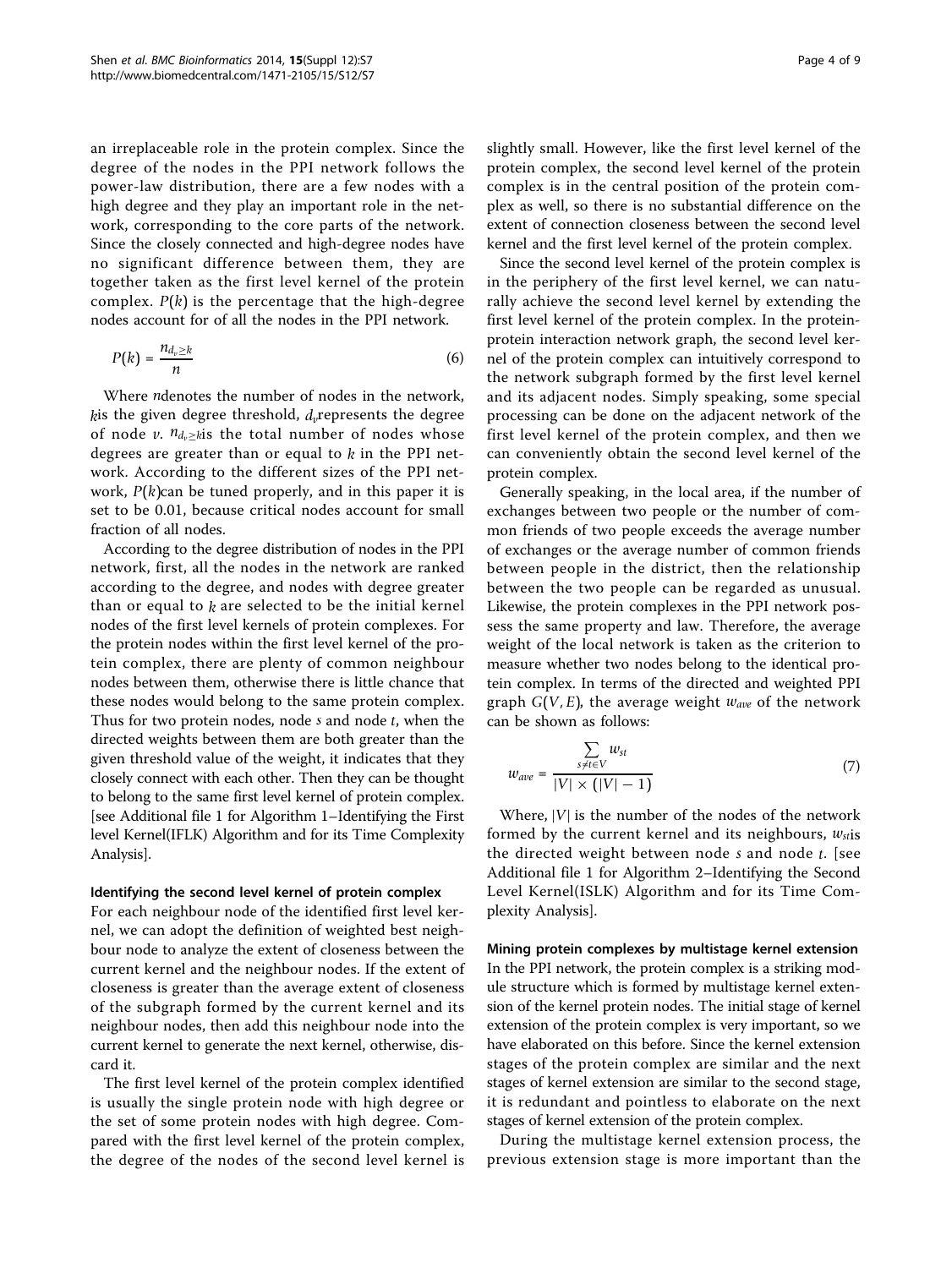next extension stage. In general, the more important protein node sets account for smaller percentage in PPI network. Thereby, we can make a reasonable hypothesis accordingly that the number of the nodes added into the current protein complex kernel in the next stage is greater than that in the previous stage. In addition, due to the specificity of different networks, some kernels need to early terminate the extension to form the protein complexes after several extension stages; consequently, the algorithm introduces the Extended Level Parameter  $\alpha$  as a constraint.

According to the above discussion, we implement the same process on the second level kernel like the way that the first level kernel extends to yield the second level kernel of the protein complex, and the process is repeated until the increased number  $\Delta N_{current}$  of nodes of current kernel extension is smaller than the increased number  $\Delta N_{prior}$  of nodes of the previous kernel extension or until the extended level parameter  $\alpha$  is greater than the threshold  $T_{\alpha}$ , then output the ultimate kernel of the protein complex. Before the algorithm starts, the current kernel of the protein complex is null, naturally, the size of the kernel is 0. After having identified the first level kernel of protein complex, the increased number of nodes of first level kernel of the protein complex is obviously equal to its own size.

In terms of a node in the PPI network, the extent of closeness between the node and a protein complex is obtained by calculating the extent of closeness between this node and the nodes satisfying special condition within the protein complex, rather than by calculating the extent of closeness between this node and multiple nodes within the protein complex. Therefore, using the definition of the weighted best neighbour node for the PPI network, we can find that algorithm in this paper predicts the protein complex by one node in the kernel extending to the nodes outside the kernel, which is different from most of other available algorithms that predict the modules by multiple nodes within the kernel extending to the nodes outside the kernel.

When the algorithm is over, we get the final set of the predicted protein complexes. Subsequently, we need to determine the possibility that two final kernels belong to the same protein complex according to the degree of overlapping. For the protein complexes *i* and *j*, the overlap ratio between them is shown in (8):

$$
O_{ij} = \frac{|C_i \cap C_j|}{|C_i \cup C_j|} \tag{8}
$$

Where  $C_i$  is the number of nodes in cluster *i*, and  $C_j$  is the number of nodes in cluster *j*. [see Additional file [1](#page-8-0) for Algorithm 3–Multistage Kernel Extension (MKE) Algorithm and for its Time Complexity Analysis].

## Results and discussion

For the protein-protein interaction network data of all species, yeast protein-protein interaction network data is relatively complete, so the yeast protein-protein interaction network is selected as the main study object of the experiment. The experiment tests on Krogan dataset [[10\]](#page-8-0) and Collins dataset [[11](#page-8-0)] to compare with other algorithms, and then analyses the biological significance of the predicted protein complexes. After removing the self-interactions loop links of the protein nodes and the multilateral links of protein nodes in the pre-process, Krogan dataset and Collins dataset contain 3672, 1622 nodes and 14317, 9074 edges respectively.

Palla et al. (2005) have proposed algorithm CPM (Clique Percolation Method) which can identify the overlapped network cluster structures [[12\]](#page-8-0). The basic hypothesis of the algorithm is: network cluster is made up of multiple adjacent k-cliques, where k-clique is the maximally connected subgraph containing *k* protein nodes. Provided that two k-cliques have *k* − 1common nodes, then the two k-cliques are thought to be adjacent. The CPM algorithm produces the maximally connected subgraph as the module by incessantly uniting adjacent k-cliques. Adamcsek et al. have employed algorithm CPM to develop a network module mining software called CFinder which can expediently dig protein complexes from the protein-protein interaction network. Compared with other graph clustering algorithms, algorithm CPM is a deterministic method, and it can find overlapped protein complexes from the protein-protein interaction network. Algorithm MCL (Markov Clustering) is a fast and scalable unsupervised clustering algorithm, and its basic idea is that: this method first simulates random walk in the graph, then divides the protein-protein interaction network into disjoint dense subgraphs, and finally extracts complexes from the protein-protein interaction network [[13](#page-8-0)]. In the experiment, the maximal size of cliques of the CFinder is set to be 3. The reference protein complexes dataset adopted by algorithm MCL and CFinder comes from reference [[14\]](#page-8-0). And for algorithm MKE, it derives from reference [\[15](#page-8-0)].

# Analysing extended level parameter  $\alpha$

In order to evaluate the predicted protein complexes, 408 protein complexes are artificially extracted to generate a elaborated catalogue from the published small scale experimental data, and a reference protein complexes dataset is created by filtering out 236 protein complexes with size at least 3, and the average size is 6.7. Meanwhile, since protein complex with size less than 3 is meaningless, the size of all predicted protein complexes analyzed in this paper is at least 3.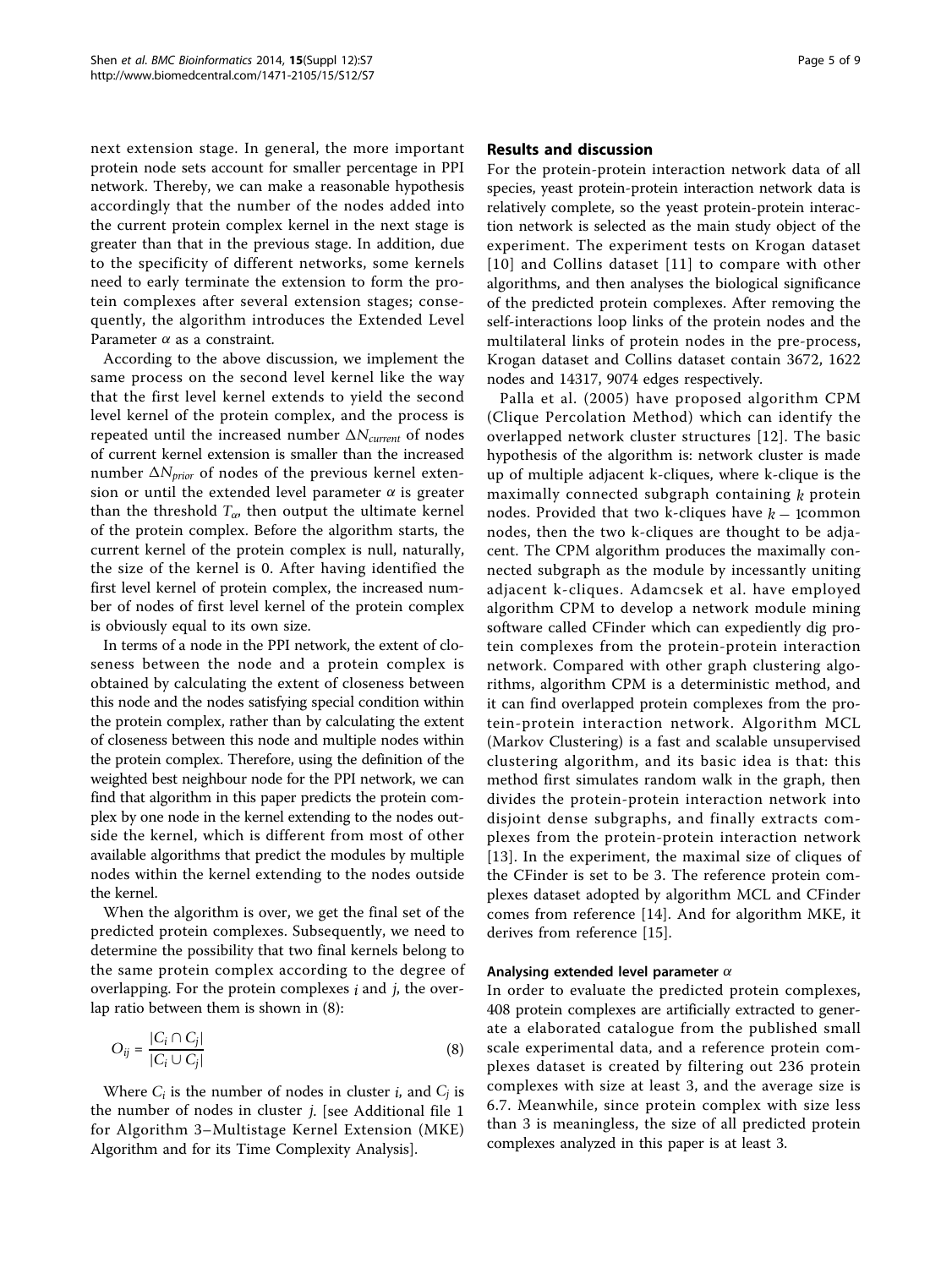Different datasets have different network topology, and the organizational structures of clusters in different datasets vary too. Therefore we need to adjust the extended level parameter  $\alpha$  of the algorithm to optimize the results of the algorithm on a given dataset.

The MKE algorithm generates the protein complexes by extending the kernel clusters, but different datasets have different optimal extended level parameter  $\alpha$ . The impact that the extended level parameter  $\alpha$  has on the Krogan and Collins dataset is shown in Figure 2, the average size of the protein complexes the algorithm discovered on the Krogan dataset dramatically increases with the larger parameter  $\alpha$ . Although the average size of the protein complexes is stable when parameter  $\alpha$  is 4, it is far from the average size of the reference protein complex set. On Collins dataset, the average size of the protein complexes basically exhibits the similar trends. From Figure 2, for Krogan and Collins datasets, when  $\alpha = 4$  and  $\alpha = 7$  respectively, it can be seen that the average size of the protein complexes becomes stable. It indicates that all of kernels in the Krogan and Collins datasets experience at least 4 or 7 times of extension to meet the condition that the increased number of nodes in the next kernel extension is less than that in the previous kernel extension.

# Accuracy of algorithms

The accuracy measure Acc (accuracy) introduced by Brohee and Van Helden is usually used to compare the performance of algorithms [[16](#page-8-0)], which is the geometric mean of the sensitivity Sn and positive predictive value PPV. Sn and PPV are calculated based on matching matrix of predicted protein complexes and reference protein complexes. The number of rows *n* represents the number of reference protein complexes, the number



of columns *m* represents the number of predicted protein complexes, the element of the matrix  $t(i, j)$ denotes the number of co-occurrence proteins which present in the  $i - th$  reference protein complexes and appear in the *j* − *th* predicted protein complexes at the same time, and  $n(i)$  represents the size of the  $i - th$  reference protein complexes. Sn and PPV can be given by

$$
Sn = \frac{\sum_{i=1}^{n} \max_{j=1}^{m} t(i,j)}{\sum_{i=1}^{n} n(i)}
$$
(9)

$$
PPV = \frac{\sum_{j=1}^{m} \max_{i=1}^{n} t(i,j)}{\sum_{j=1}^{m} \sum_{i=1}^{n} t(i,j)}
$$
(10)

The accuracy measure of algorithm can be defined as

$$
Acc = \sqrt{Sn \times PPV} \tag{11}
$$

Respectively calculating these above measures of each algorithm on Krogan and Collins dataset, the results are listed in Table 1. The figures of CFinder and MCL derive from literature [\[17\]](#page-8-0).

In Table 1 On Krogan dataset, the MKE algorithm separately finds 35 protein complexes and matches 48 protein complexes more than CFinder. Even though the value of Sn of CFinder is 0.227 higher than MKE, the value of PPV of MKE is notably higher than CFinder. With respect to MCL, the predicted clusters is much greater than that MKE predicted, but MKE matches more than that MCL matches, which indicates that in MCL algorithm, multiple predicted protein complexes match one reference protein complex. Just like CFinder, the value of Sn of MCL is 0.027 higher than MKE, but the value of PPV of MKE is 0.114 higher than MCL.

On Collins dataset, the performance of CFinder and MCL exhibits high similarity as on Krogan dataset. Since the values of Sn and PPV of CFinder are extremely uneven, it results in lower values of Acc, which are 0.133 and 0.082 lower than Acc of MKE algorithm respectively on Krogan and Collins dataset. Consequently, on the whole, the MKE algorithm outperforms CFinder. Although Sn and PPV of MCL are relatively

Table 1 Various performance indicators of different algorithm on Krogan and Collins datasets

| <b>Dataset</b> | Method         | clusters | matched | Sn    | <b>PPV</b> | Acc   |
|----------------|----------------|----------|---------|-------|------------|-------|
| Krogan         | CFinder        | 121      | 34      | 0.611 | 0.162      | 0.315 |
|                | MCL            | 483      | 68      | 0.411 | 0.408      | 0.409 |
|                | <b>MKE</b>     | 156      | 82      | 0.384 | 0.522      | 0.448 |
| Collins        | <b>CFinder</b> | 114      | 66      | 0.661 | 0.367      | 0.492 |
|                | MCL            | 183      | 88      | 0.587 | 0.409      | 0.536 |
|                | <b>MKE</b>     | 115      | 88      | 0.496 | 0.664      | 0.574 |

The figures of CFinder and MCL derive from literature [\[17](#page-8-0)]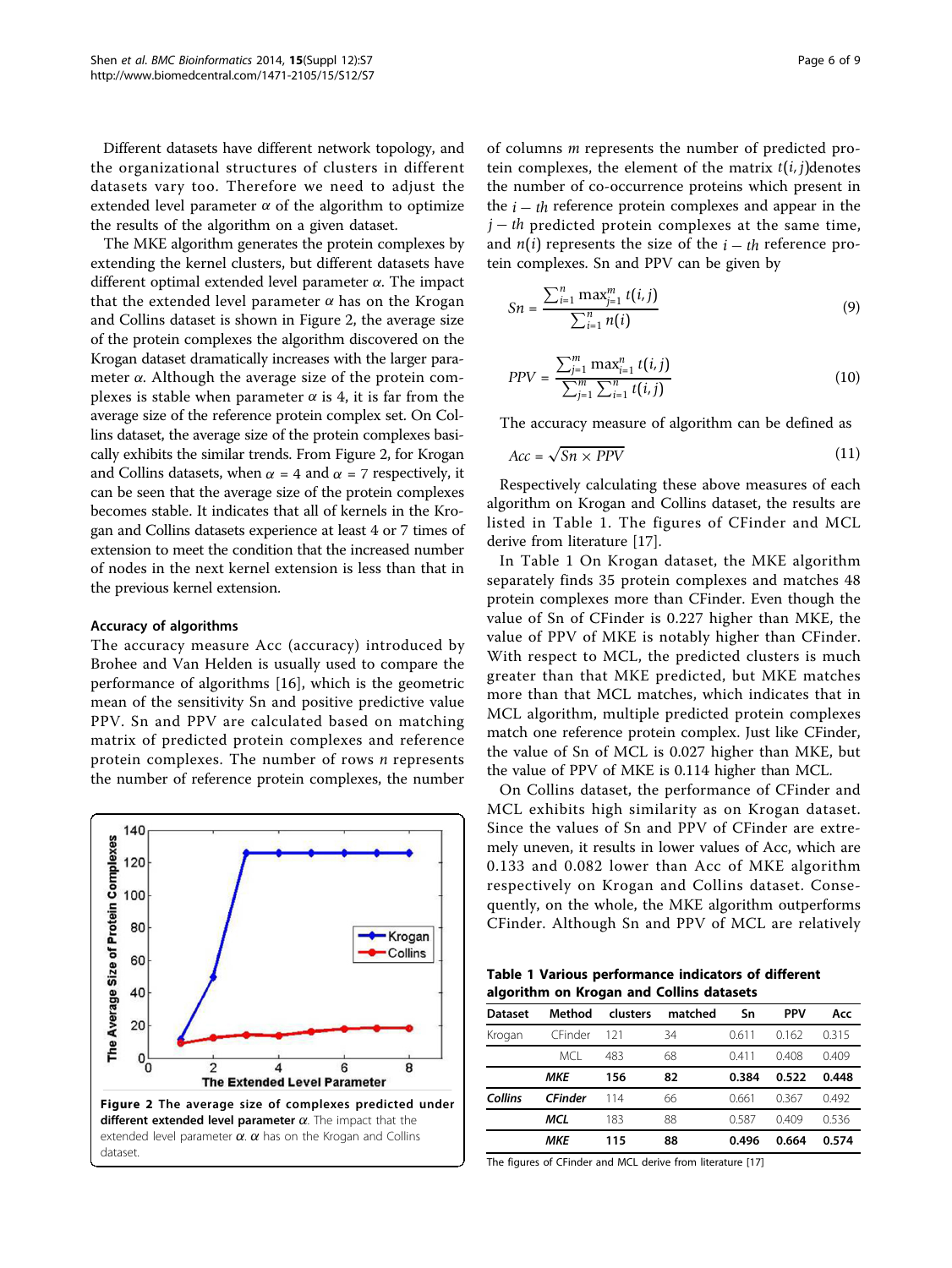balanced on both dataset and there is no significantly difference on the values of Acc between MCL and MKE, MCL is slightly inferior to MKE algorithm.

#### Function enrichment analysis

To assess the biological significance of the predicted protein complexes, we can calculate the P-value of the probability that the proteins with common function appear in the predicted protein complexes. P-value reflects the extent to which a given function enrich a protein complex, which is defined as

$$
P-value = 1 - \sum_{i=0}^{k-1} \frac{\binom{F}{i} \binom{N-F}{C-i}}{\binom{N}{C}}
$$
(12)

Let *N* denote the total number of nodes in protein-protein interaction network and C represent the number of proteins within the predicted protein complex, let k and F denote the number of proteins with a given function in protein complex and in PPI network, respectively. If P-value of the predicted protein complex is very low, then it explains that the probability of occurrence of these proteins in the network together exhibiting a given function as a protein complex is very small.

Generally speaking, the function corresponding to the minimal P-value of the predicted protein complex is taken as its primary function or annotation function. Here, we adopt SGD's GO::TermFinder [[18\]](#page-8-0) to calculate P-value of the predicted protein complexes in the biological process of GeneOntology, as shown in Table [2.](#page-7-0) The P-value of these predicted protein complexes found on Krogan and Collins datasets are very low, far smaller than the usual threshold 0.01, which has great biological significance. Among the 10 protein complexes listed from Krogan and Collins datasets, there are 6 predicted protein complexes that can match with reference protein complexes 100%. That is to say, they are the real protein complexes, which firmly prove that MKE can effectively identify the protein complexes with biological significance and even perfectly matched with reference protein complexes.

# Semantic similarity and co-localization enrichment

Co-localization enrichment analysis is based on the fact that a protein complex can be formed only when its constituents are to be found in the same cellular compartment, and also that protein complex tends to be responsible for a given biological function and a molecular process [\[19\]](#page-8-0). For a single protein complex, the co-localization enrichment ratio is the maximum fraction of proteins in the complex which are found at the same localization. For a protein complex set, the co-localization enrichment is the mean co-localization enrichment ratio of all complexes in the set, weighted by the sizes of the complexes, as shown in (13)

$$
L = \frac{\sum_{j=1}^{m} \frac{\max_{i=1}^{n} l_{i,j}}{N_j}}{m}
$$
 (13)

Where, the number of predicted protein complexes and reference cellular compartment protein complexes are respectively  $m$  and  $n$ ,  $N_j$  is the size of the predicted protein complex  $j$ ,  $l_{i,j}$  is the number of nodes that are found both in reference cellular compartment protein complex *i* and predicted protein complex *j*.

The GO (Gene Ontology) semantic similarity of the protein complex refers to the average degree of association of all protein pairs [\[20\]](#page-8-0). The GO semantic similarity of the protein complex set can be obtained by calculating weighted average of all protein complexes. In general, the protein complex with higher GO semantic similarity shows that the probability of proteins within the protein complex expressing the similar function is greater. This paper employs genome co-localization reference dataset compiled by literature [[21](#page-8-0)]. In a protein complex set predicted by a given algorithm, the more protein complexes positioning in the same cellular compartment indicates the stronger recognition capability of the algorithm. This paper adopts the genome colocalization reference dataset from literature [[21](#page-8-0)] and the ProCope [\[22](#page-8-0)] tool to analyze the GO semantic similarity and co-localization enrichment on the results predicted by each algorithm on Krogan and Collins dataset.

In the Table [3](#page-7-0) the figures of Reference dataset derived from literature [[21\]](#page-8-0), on Krogan dataset, the GO semantic similarity and Co-localization scores of CFinder are 0.144 and 0.125 lower than that of MKE respectively, so it is natural that the arithmetic mean of MKE is much greater than that of CFinder. Compared to MCL, the co-localization enrichment of MKE is 0.109 lower than that of MCL, but the GO semantic similarity of the MKE algorithm is 0.197 higher than that of MCL. Finally, by calculating the arithmetic mean of these two metrics, we find that the result of MKE is 0.044 higher than that of MCL. On Collins dataset, CFinder algorithm behaves with high consistency as on Krogan dataset. However, the GO semantic similarity of MCL is 0.042 lower than that of MKE, whereas the Co-localization score of MCL is 0.201 higher than that MKE calculated. The latter indicator produces a significant difference that leads to the lower arithmetic mean of MKE compared to MCL. In view of this outcome, we make a further analysis. As shown in Table [3](#page-7-0) the indicators calculated by each algorithm on Collins dataset are all increased when compared to the Krogan dataset,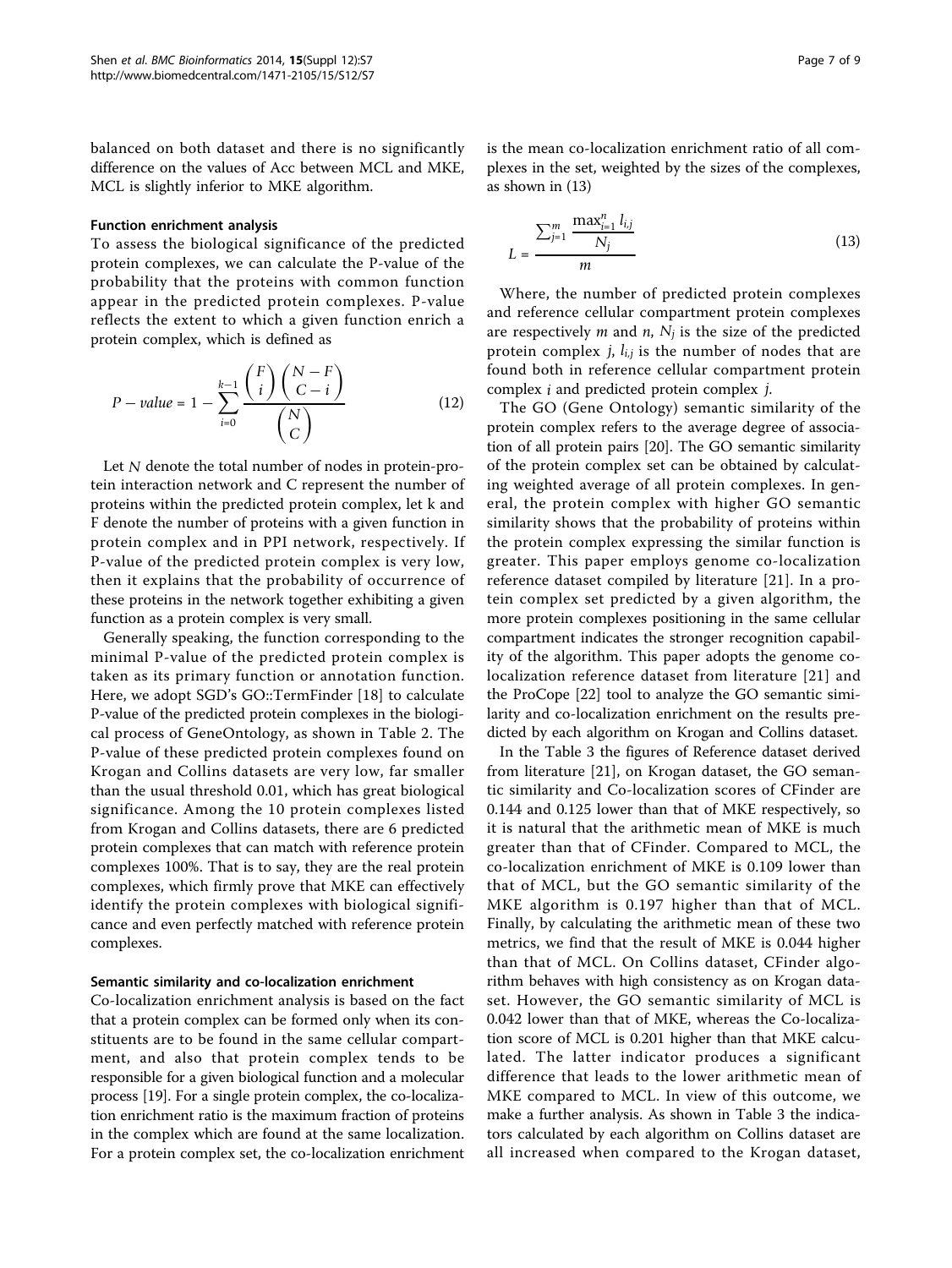| <b>Dataset</b>                              | ID | P-value  | <b>Identification</b>                         | Gene Ontology term                                                                   |
|---------------------------------------------|----|----------|-----------------------------------------------|--------------------------------------------------------------------------------------|
| Krogan                                      |    | 4.78e-47 | 26 out of 26 genes, 100.0%                    | RNA splicing, via transesterification reactions with bulged adenosine as nucleophile |
|                                             |    | 9.26e-41 | 15 out of 15 genes, 100.0%                    | chromatin disassembly                                                                |
|                                             | 3  | 2.47e-30 | 19 out of 21 genes, 90.5%                     | mitochondrial translation                                                            |
|                                             | 4  | 7.92e-26 | 19 out of 23 genes, 82.6%                     | modification-dependent protein catabolic process                                     |
| 17 out of 17 genes, 100.0%<br>5<br>3.80e-19 |    |          | transcription from RNA polymerase II promoter |                                                                                      |
| Collins                                     |    | 1.98e-91 | 67 out of 93 genes, 72.0%                     | cytoplasmic translation                                                              |
|                                             | 2  | 1.07e-28 | 25 out of 25 genes, 100.0%                    | transcription from RNA polymerase II promoter                                        |
|                                             | 3  | 1.42e-41 | 24 out of 24 genes, 100.0%                    | mitochondrial translation                                                            |
|                                             | 4  | 6.79e-28 | 14 out of 15 genes, 93.3%                     | mRNA 3'-end processing                                                               |
|                                             | 5  | 5.17e-44 | 16 out of 16 genes, 100.0%                    | chromatin disassembly                                                                |

<span id="page-7-0"></span>Table 2 The five protein complexes with minimal p-value by MKE mining algorithm

which proves the specificity of different networks. MCL performs better on Collins dataset than on Krogan dataset, indicating that one algorithm is not applicable to all kinds of networks. Moreover, referring to Table I, MCL finds much more clusters than that MKE predicted which may be an advantage when calculating the Colocalization score.

Therefore, by and large, although MKE algorithm is not better than all of the selected algorithms, MKE performs better than algorithm CFinder on the aspects of GO semantic similarity and co-localization enrichment, and can effectively detect the protein complexes with biological significance in the protein-protein interaction network.

# Conclusion

Due to the complexity of structure and the limitations of the experimental validation of the protein-protein interaction network, there is no convincing and strict definition regarding the verification standard of the protein complex up to now. Therefore, for protein complex mining, the detecting standard of the protein complex should be first confirmed. That is to say, what is the structure of the protein complex needs to be defined.

Table 3 GO semantic similarity and Co-localization enrichment analysis by algorithm MKE

| <b>Dataset</b> |                | Method GO semantic<br>similarity score | Co-localization<br>score | <b>Arithmetic</b><br>mean |
|----------------|----------------|----------------------------------------|--------------------------|---------------------------|
| Krogan         | <b>CFinder</b> | 0.482                                  | 0.448                    | 0.465                     |
|                | MCL            | 0.429                                  | 0.682                    | 0.556                     |
|                | <b>MKE</b>     | 0.626                                  | 0.573                    | 0.600                     |
| Collins        | <b>CFinder</b> | 0725                                   | 0.616                    | 0.671                     |
|                | MCL            | 0.783                                  | 0.900                    | 0.842                     |
|                | <b>MKE</b>     | 0.825                                  | 0.699                    | 0.762                     |
| Reference      |                | 0.984                                  | 0.768                    | 0.876                     |

The figures of Reference dataset come from literature [[21\]](#page-8-0)

The formation of the protein-protein interaction network follows its intrinsic law and the PPI network gradually develops by some protein complexes with inherent links. The criticality is an important property of the protein complex. Critical proteins can always be discovered within protein complexes, which are the high-degree nodes with many adjacent nodes. The protein nodes with higher degree tend to exhibit the criticality on biological properties as kernels and play an important role in the protein complex. Thus one or multiple critical nodes can be taken as kernels around which there are a lot of adjacent protein nodes closely connecting with each other, and the periphery of these adjacent proteins have also some adjacent nodes. All these nodes construct a relatively independent set which is able to implement some relatively independent biological functions. In other words, such protein sets are most likely to construct protein complexes.

Inspired by the community formation law of the complex social network and the centrality-lethality rule, and combining the idea of critical protein nodes detection, this paper proposes a new protein complex mining algorithm MKE based on multistage kernel extension. MKE is the first algorithm to identify the innermost kernel of the protein complex, namely taking the critical nodes with high degree and more adjacent nodes as the first level kernel of the protein complex. Then MKE expands the first level kernel to be the second level kernel of the protein complex by adding the weighted best neighbour node into the current kernel, and repeatedly goes on expansion stage-bystage to construct protein complex, and then MKE merges overlapped protein complexes to form the protein complex set. MKE has better accuracy compared with the classical clique percolation method and markov clustering algorithm. MKE also performs better than classical clique percolation method both on Gene Ontology semantic similarity and co-localization enrichment and can effectively identify protein complexes with biological significance in the PPI network.